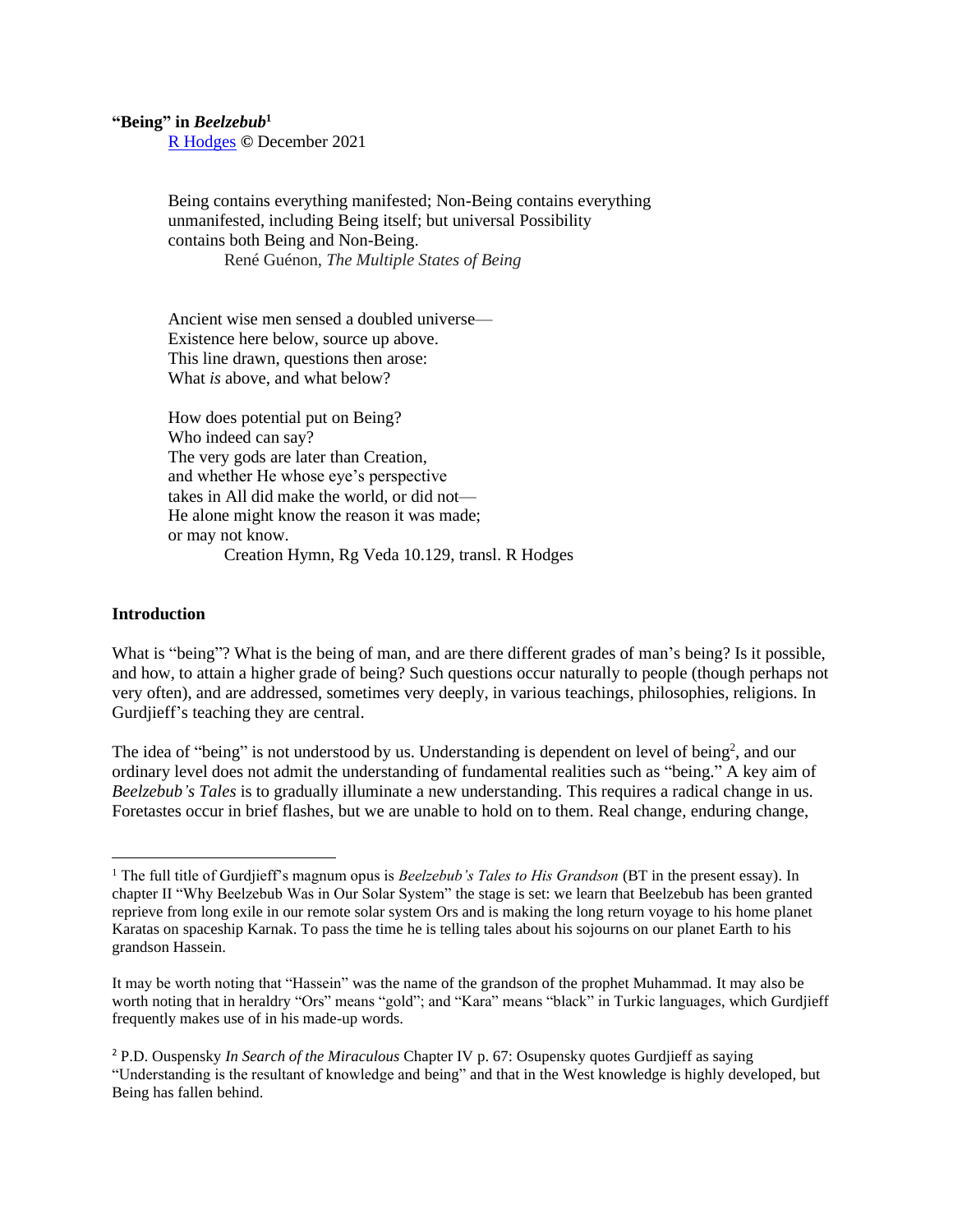entails long effort and cooperation on our part, beginning with the recognition that we do not understand, energized by a deep wish to understand.

The idea of "consciousness" presents similar problems. People assume that they are conscious most of the time. But is it so?<sup>3</sup> Even if there is a point of consciousness "inside," isn't it a light that is transient or at least fluctuating? And isn't it, even at its greatest degree of brightness, a tiny tip of a much larger iceberg of unconscious being? It is not impossible to be aware of such fluctuations, and of dark hidden depths: this is revealed by impartial self-observation as taught by Gurdjieff, which would necessarily lead to a different understanding.

This *not understanding* is a serious matter. Being and consciousness are profound mysteries. We read or hear or say these words and as usually happens with words we take their familiarity for granted and do not face the fact that we do not understand. This should strike us as a symptom of the weakness of our mind, its need for development. Is there a way to develop the mind? It begins with accepting the impression of *not understanding*. This is an inner attitude very hard to practice. It is not the same as looking away, passing over the question and going on something else. It is also not the same as escaping into sensation or feeling. It silences us, momentarily stopping the flow of associations, yet keeping thought alive. This knife-edge balance point is actually *Being itself*, prior to its inevitable descent into contingency. It is only here that we can receive any new understanding.

## **"Being" in** *Beelzebub's Tales*

The word "being" occurs in BT over 5000 times, in different combinations—more than any other substantive word<sup>4</sup>. Obviously, no explanation of being is possible in conventional words and concepts other means such as symbolism and allegory are necessary. Other essential elements of Gurdjieff's style and teaching method are word-play, satire, and humor.

Let us review the bones of what is said about "being."

The word БЫТЬ /byt/ is cognate to English "Being." It is used in the headline of the poster (see below) for the Gurdjieff Institute in Tiflis: ЗНАТЬ-ПОНИМАТЬ-БЫТЬ /ZNAT'-PONIMAT'-BYT'/ (To Know—To Understand—To Be).

The title of BT Chapter VII "Becoming Aware of Genuine Being-Duty" is in the Russian text ОСОЗНАНИЕ ИСТИННОГО БЫТИЙНОГО ДОЛГА /OSOZNANIYe ISTINNOGO BYTIYNOGO DOLGA/. The word БЫТИЙНОГО is a form of БЫТЬ. The frequently occurring phrase "Being-partkdolg duty," first appearing in BT in Chapter XIII "Why in Man's Reason Fantasy May Be Perceived as Reality" is "бытийной-Парткдолгобязанностью" /bytiynoy-Partkdolg-obyazannost'yu/. "Partkdolg" is one of Gurdjieff's made-up words; ДОЛГ /dolg/ means duty or debt, so the phrase may mean "duty, (a) part (of being)" or perhaps "debt for Being."

<sup>&</sup>lt;sup>3</sup> A recent book illustrates this problem: *Being You* by Anil Seth, a prominent researcher in "the science of Consciousness." As in many books and articles in this relatively new field, there is a presumption that people are conscious and self-aware and that this consciousness constitutes what a person "really is."

<sup>4</sup> The published Russian text of *Beelzebub's Tales* uses two different words that are both translated as "being" in the English version. One of the words in Russian is существо /sushchestvo/*.* This means in its basic connotation a being, a creature. The very first occurrence of "being" in a substantive sense in BT (p. 16 first paragraph: "evoke in their being") is in the Russian существе /sushchestve/, a grammatical case of the same word.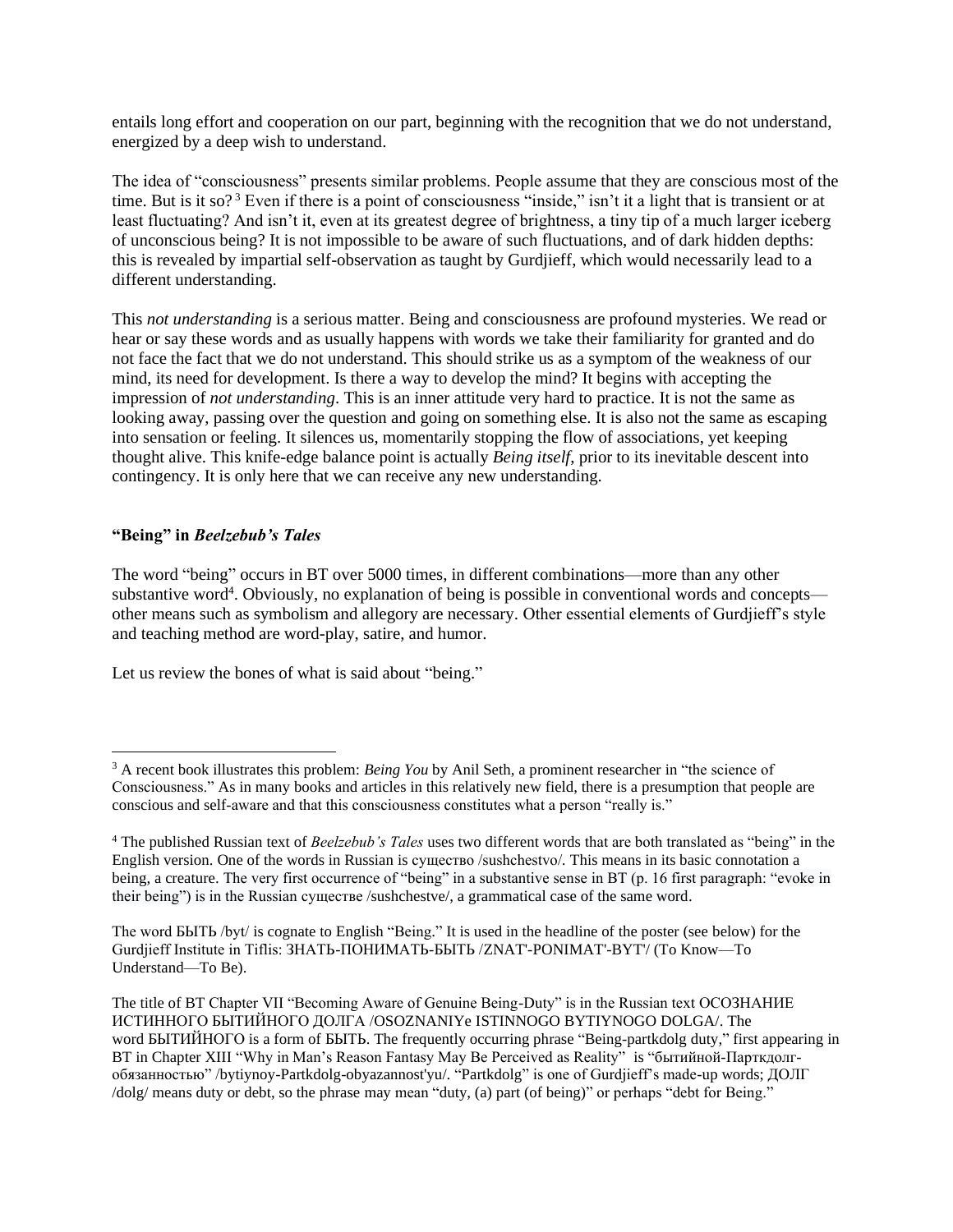Among other things it is said that certain "tetartocosmoses"—animate creatures?—became such that they had two "natures"—one physical, the other spiritual—and were therefore called "beings."<sup>5</sup> The semantic form of the word "be-ing" actually conveys an implication of two natures: "a Thing, which Is." Later, a "higher sacred part" of yet a third nature was added, or "coated" as BT puts it. These "three-brainedbeings" are what is known as "man."

The question of the Being of animals, two-brained beings, is made specially poignant by the story running through much of BT, about how one of Beelzebub's reasons for his sojourns to Earth was to stop the practice of "animal sacrifice." <sup>6</sup> His interventions were not successful. In one case a reduction in animal sacrifice led to a very bad result<sup>7</sup>: it turns out that a certain Higher Being requires the suffering of sentient beings as a kind of food, and that stopping the suffering entailed by animal sacrifice led in compensation to an increase in war, with its human suffering and death. And yet animal sacrifice continues on a very large scale on earth, one case being the massive annual sacrifice of sheep in a key ritual of the Islamic pilgrimage to Mecca.

It may be that the tales in BT about animal sacrifice and animal suffering are also allegorically about human beings' sacrifice of their animalistic impulses and behaviors, and the suffering entailed. In any case, it is clear that "suffering" is a key element of Being, the more so the higher the grade of Being. BT says:

In all three-brained beings of the whole of our Universe without exception, among whom are also we men, owing to the data crystallized in our common presences for engendering in us the Divine impulse of conscience, "the-whole-of-us" and the whole of our essence, are, and must be, already in our foundation, only suffering.<sup>8</sup>

For Man, a series of grades of being (or of Reason, as is often said in BT) is evoked. They are assigned different names that are peppered throughout the book. Some of these names are, in ascending order: Degindad, Ternonald, Podkoolad, Anklad; three higher unnamed degrees are alluded to although they are described as not accessible to individual human beings<sup>9</sup>. There is a process of ascent from lower to higher grades that depends on "conscious labor and intentional suffering." "Intentional suffering" seems to be able to substitute for the unconscious sufferings that a certain Higher Being feeds on.

But this is not the point. Suffering as food for some Higher Being, no matter how grand as idea, seems remote from human truth. Closer to home, suffering is surely a food that human Being feeds on. Unintentional suffering as well—the fulcrum of its value as nourishment is how it is received, the attitude of the one who suffers.

We are meant, evidently, to suffer for the poor level of our Being. The suffering of the "third brain," the self-conscious part of man, is of a much higher individual as well as cosmic significance than animal suffering. The third brain is also the part capable of intention. "Intentional suffering" is *the* action that can produce food for Being. The whole of Gurdjieff's third book *Life is Real, Only Then When 'I Am*' is about

<sup>5</sup> BT, Chapter "Purgatory", p 764

<sup>6</sup> The first such story begins in BT Chapter XIX "Beelzebub's second descent" p189

<sup>7</sup> The story of Atarnakh the Kurd, BT Chapter XLIII "Beelzebub's Opinion of War", p 1094 ff.

<sup>8</sup> BT, Chapter "Organization by Ashiata Shiemash," p 372

<sup>&</sup>lt;sup>9</sup> BT, Chapter "The Inevitable Result of Impartial Mentation," p 1177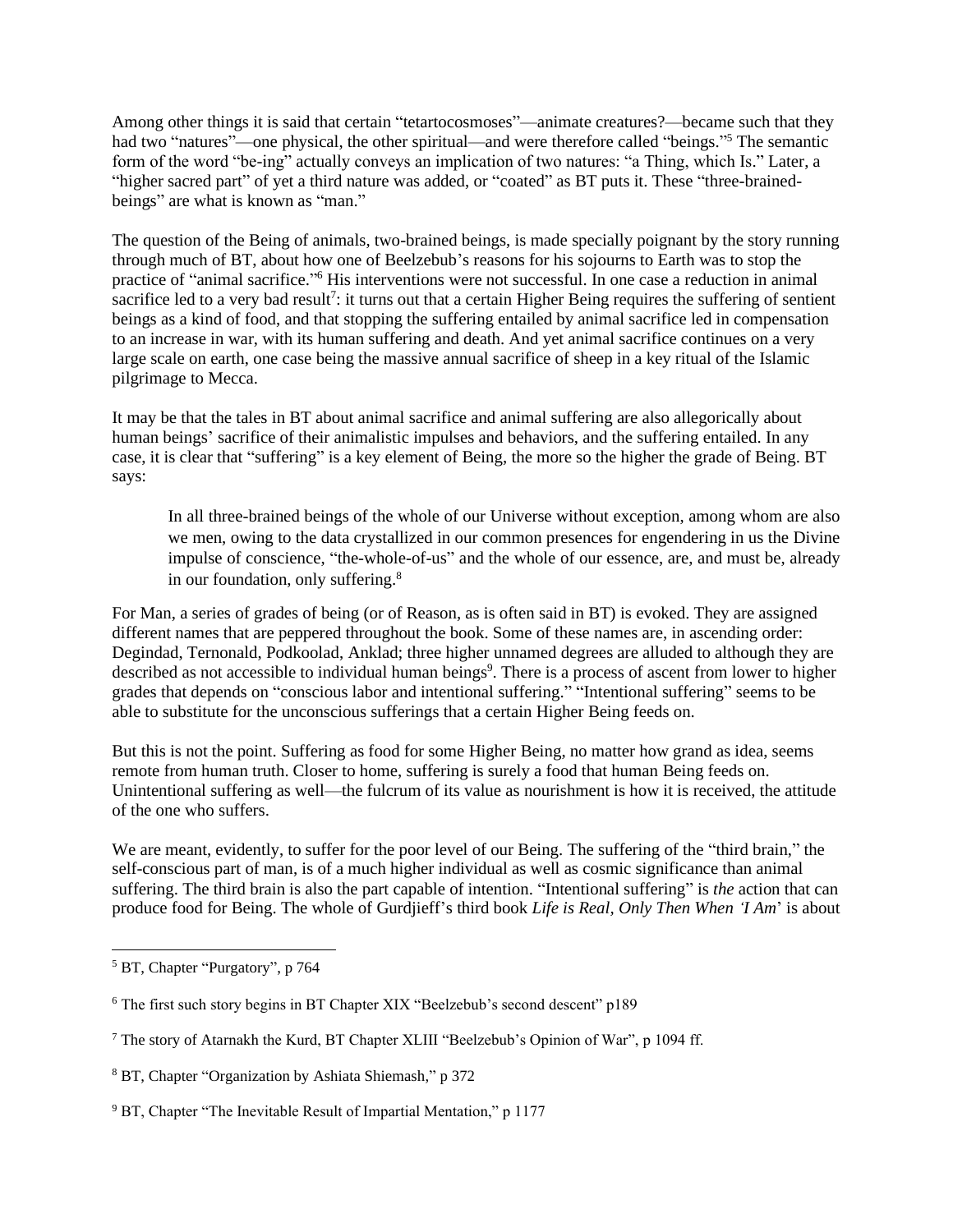intentional suffering: on the very first page; in the Prologue when he realizes that he cannot, in spite of his great inner powers, "remember himself" intentionally; then in his account of his "moral sufferings" in that he fails to use his powers to cure his beloved wife of cancer because he has to spend his energy on issues relating to the financial failure of his Institute at the Prieuré; his ultimately dashed hopes for the Institute; his expulsion of his "brother" Orage<sup>10</sup> from his leadership role in America, and Orage's separation from Gurdjieff, and ultimately his death seven years later. Gurdjieff's inner work is always to transform this suffering into potency for accomplishing his true aim, which is to help elevate the level of Being of people.

It seems that the "When 'I Am'" of the title of this third book means "When I am suffering." We may be meant to understand that the unique power of real "I" in a man is to suffer intentionally. But how much of such an understanding do we actually practice?

All this strikes me as an original and substantial answer to the question often posed but never really answered in religious and philosophical thought about the meaning of suffering, and the value of confession and penance. It is related to the classic stories of the sacrifices of great martyr "messengers" including Christ, Buddha, Socrates, but closer to the bone. But it is not really an answer unless it is practiced in one's own life.

If words are the dry bones of Being, then when Gurdjieff says it is not the bones but the "buried dog" that must be dug up, does "dog" mean our Self, our Being itself? And is there an interlingual pun on Russian  $\text{IOJIT}/\text{dolg}/$ , which means Duty or Debt? Is it our "Duty" that must be dug up? There is a Gurdjieffian koan "what is it you remember when you remember yourself?" to which the classic answer is "you remember what you are here to do," i.e. your duty. To "suffer" your duty honestly, which means etymologically to "carry" the burden of it. Self-remembering refers not only to an individual duty implied by the grand (if not grandiose) idea of *fate*, but also to small duties—for example there is a common experience of going into a room and discovering that one has forgotten why one did so: somehow between the thought of needing to go to another room for some reason and actually entering the room, the temporary small duty assigned by mind to the body has gotten lost.

Why was the "dog" of Self buried? It seems related to Freud's idea of repression of thoughts and desires and actions forbidden from conscious awareness by social pressure from parents, religion, school, convention etc. This repressed Unconscious mind needs to be un-buried, made conscious, if we are to come into our true Being as adult grown-up individuals. *This* is no doubt our first duty to our own possible Being. No small thing.

Gurdjieff seems to disparage Freud in BT and elsewhere, yet many of his ideas seem quite resonant to Freud's. For example there is this passage<sup>11</sup>:

Only thanks to the single fact that [human beings], especially the contemporary ones, do not know at all and even do not suspect the necessity of at least adapting their famous education to the said subconsciousness of their offspring, but that they always and in everything intentionally assist every one of the rising generation to perceive impressions only from the abnormally artificial, then thanks only to this, when every one of them reaches the age of a responsible being all his being-judgments and all his deductions from them are always purely peculiarly-subjective in him and have no

<sup>10</sup> Paul Beekman Taylor, *Brothers in Elysium: Orage in Gurdjieff's Service*

<sup>&</sup>lt;sup>11</sup> BT chapter XXXIII "Hypnotism" p. 567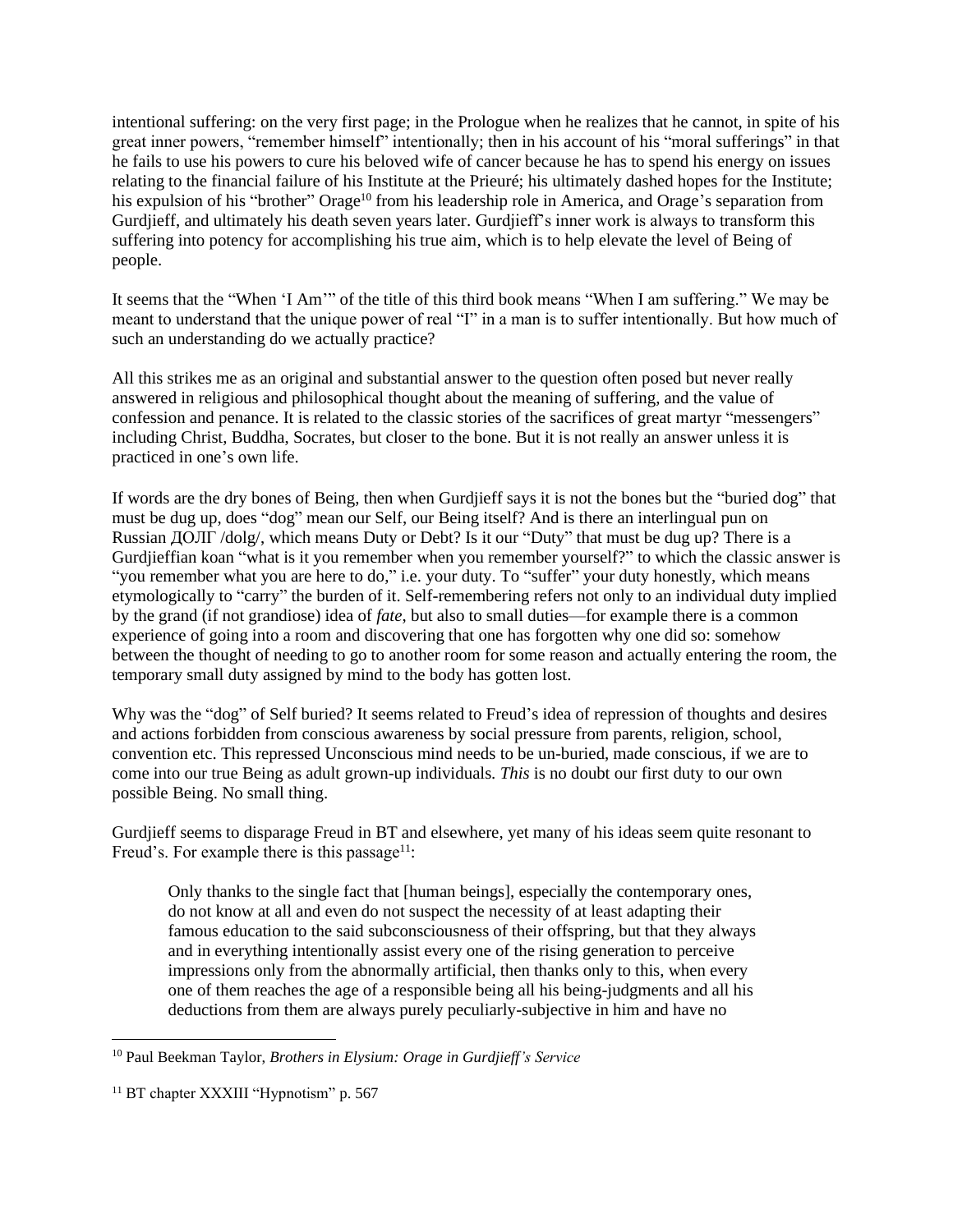connection not only with the genuine being-impulses arising also in him, but also neither with those general cosmic lawful phenomena, to sense which by Reason is proper to every three-brained being, and by means of which there is established that connection between all the three-brained beings of all our Great Universe for the collective fulfillment of the common universal functioning, for which purpose everything existing in the Universe just exists

Freud might not have gone this far: he would probably not have spoken so grandiosely about the purpose for which things exist. But he did speak about the buried impulse that the Greeks called *Thanatos*. This god personifying death is the counterpart of *Eros*, the life force. All creation participates in and incarnates Eros, but only Man can also participate consciously in Thanatos. The life of man-in-full must always include orientation toward death.

This is expressed for example in the wish for extinction of the *ego*. Ego is the attitude that dominates our being, which Gurdjieff calls "false self-love."<sup>12</sup> This aim is understood in all traditions: for example *fana* in Sufism; *nirvana* in Buddhism, both words implying a kind of annihilation. Also self-immolation practices such as that of Tibetan Monks as described in BT<sup>13</sup>. And practices of "burial of self" of Christian Trappist monks ("la Trappe" means "the grave").

Gurdjieff student [René Daumal](https://www.goodreads.com/author/show/3020747.Ren_Daumal) writes<sup>14</sup> of his youthful attempts to induce a state as close to death as possible by breathing vapors of carbon tetrachloride—numerous other philosophers and psychologists have approached death unintentionally, and have used various chemicals and other means, and have brought back extraordinary accounts, but few if any as powerful as Daumal's, a compelling evocation of a world infinitely more absolute and true than the one in which our paltry lives take place. Ouspensky writes about "experimental mysticism," and Gurdjieff clearly was familiar with the use of drugs in esoteric schools. We hasten to say that the risk of such methods is very real—physical death has occurred, and Daumal's experiments caused permanent damage to his health, though he wrote that one glimpse of that Reality was more than worth it. There are also psychological dangers—besides some people being plunged into psychosis, more than one person has become so identified with one transcendent experience that its memory, and the personal power it may grant, imaginary or real, dominates the rest of his life.

More to the point for our work, Beelzebub tells his grandson Hassein of a necessary practice for destroying "the egoism completely crystallized in [people] that has swallowed up the whole of their Essence and also that tendency to hate others which flows from it"<sup>15</sup>: always to remember the inevitability of one's own death, even visualizing it in detail, and also the death of each person with whom one has relations. Such a practice, besides generating compassion for others, reveals the preciousness of our momentary possession of life, and adds poignancy and urgency to our quest to understand Being.

<sup>12</sup> *Views from the Real World*, G. I. Gurdjieff

<sup>&</sup>lt;sup>13</sup> BT chapter XXII "Beelzebub's first time in Tibet," p. 257

<sup>14</sup> *A Fundamental Experiment*[, René Daumal](https://www.goodreads.com/author/show/3020747.Ren_Daumal)

<sup>&</sup>lt;sup>15</sup> BT Chapter XLVII "The Inevitable Result of Impartial Mentation" p. 1183. This is in the very last paragraph of BT that is in the voice of Beelzebub; the final chapter "From the Author" is in the voice of Gurdjieff himself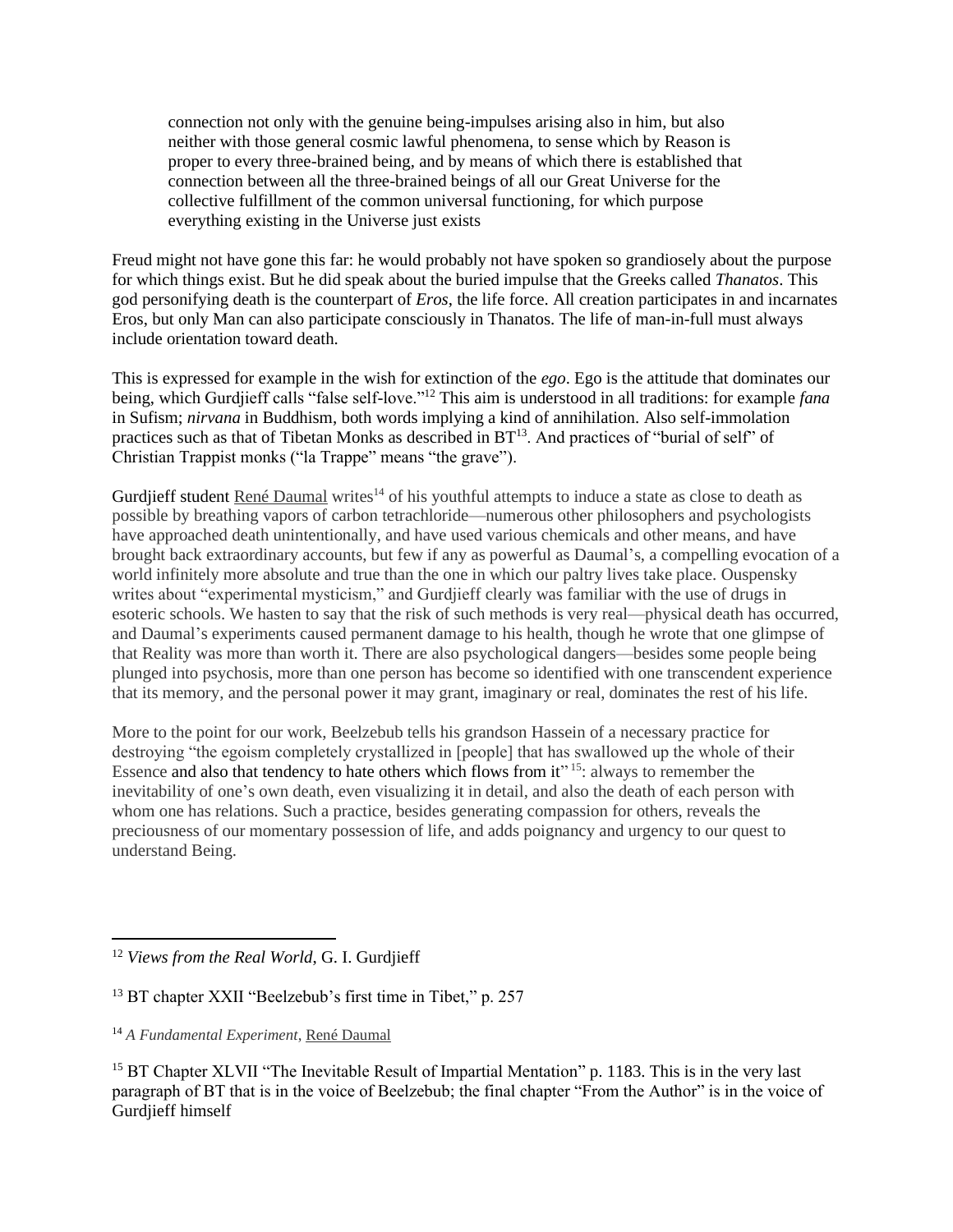

Poster for Gurdjieff's Tiflis Institute for the Harmonic Development of Man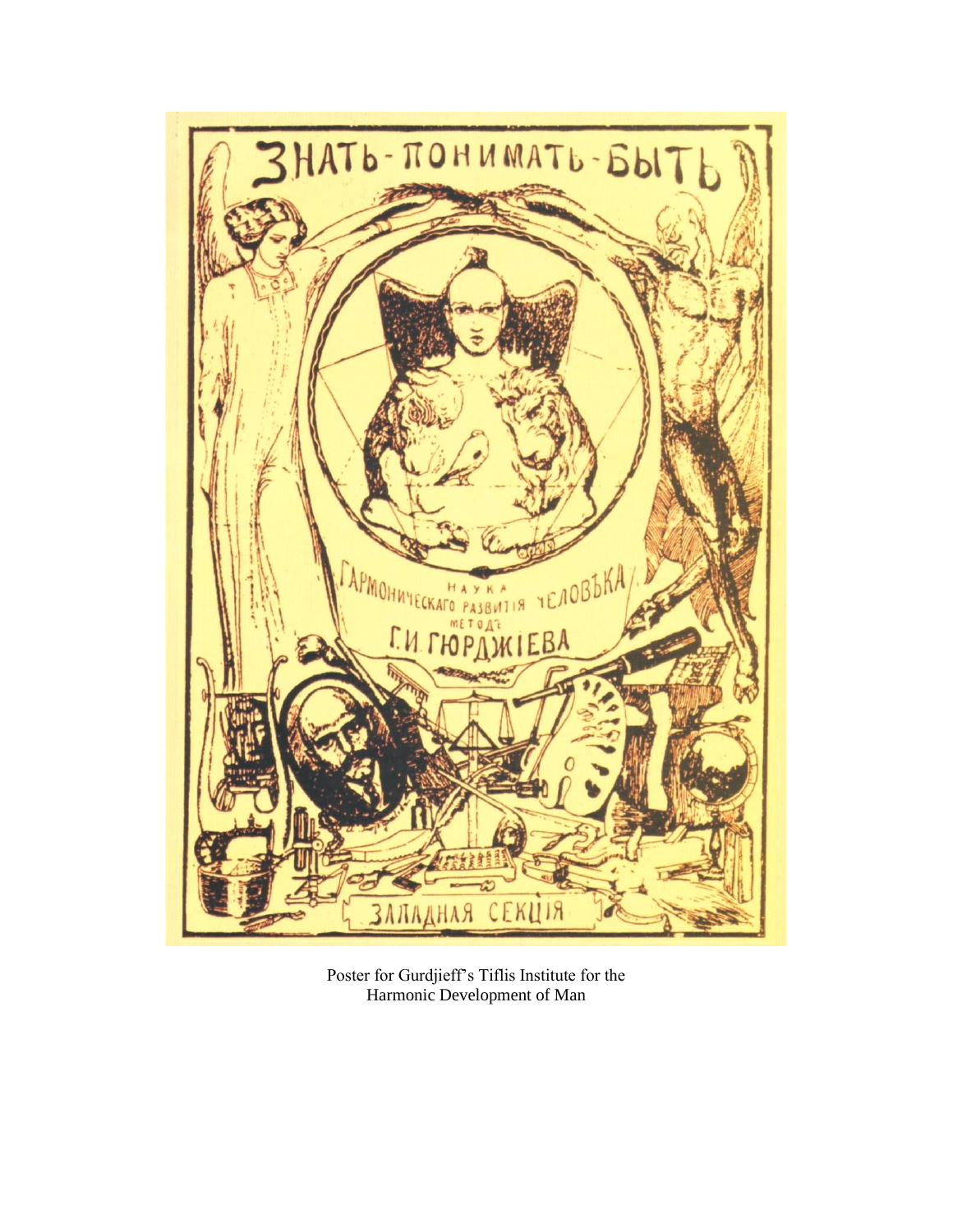## **Beyond Being, beyond Beelzebub?**

We have been thinking Being and beings. But there is a thinking that goes beyond being. Plato writes "the Good is 'epekeina tês ousias,'<sup>16</sup> beyond being, prior to being. This idea inseminated Western philosophy and theology, notably Christianity and Islam. As idea, it is the image of God, when not reduced as people often do to a mere anthropomorphic image, a picture that Beelzebub likened to "an old Jew."<sup>17</sup> An example from Christianity: "In the beginning was the Word (Greek: λόγος, logos)...the Word was God."<sup>18</sup> The Word was prior to Being, gave rise to Being. From Islamic Sufism: Ibn 'Arabi's great work<sup>19</sup>, the first chapter "Adam" describes Adam as symbolically the archetype of Man, unique among beings as having been created to represent "both hands of God": the manifest, and the un-manifest. Man is given the cosmic role of manifesting the un-manifest, or the pre-manifest, which he, like God, bears within him.

In Oriental thought pre-being is often represented as "emptiness." For example, Taoism<sup>20</sup> says that What *is* exists because of what *is not*.

In Zen, the Heart Sutra<sup>21</sup> is often chanted in ritual practice. Such ritual chant has the power to imprint the meaning of what is chanted on the mind of the chanter. I once experienced this with monks at Tassajara. The chanting left a more profound trace than the preceding hour of sitting.

Here is the core of the Sutra:

All things are empty: Nothing is born, nothing dies, nothing is pure, nothing is stained, nothing increases, nothing decreases.

There is no feeling, no thought, no will, no consciousness. no eyes, no ears, no nose, no tongue, no body, no mind.

<sup>21</sup> A version in English is at https://webspace.ship.edu/cgboer/heartsutra.html. See also *My Heart Sutra: A World in 260 Characters* by Frederick Schodt, a serious lay student of this short scripture of worldwide importance.

<sup>16</sup>Plato, *The Republic* (509b). Greek οὐσία, Ousia,, is the present participle of the verb εἰμί, eimí, "to be," thus meaning "being," or "I Am"

<sup>&</sup>lt;sup>17</sup> BT chapter XXXIX "Purgatory" p. 777

<sup>18</sup> *New Testament*, John I, KJV

<sup>19</sup> Ibn 'Arabi, *Fusus al Hikam*, *The Bezels of Wisdom*. A foundational work of Sufi thought.

<sup>20</sup> See https://en.wikipedia.org/wiki/Tao